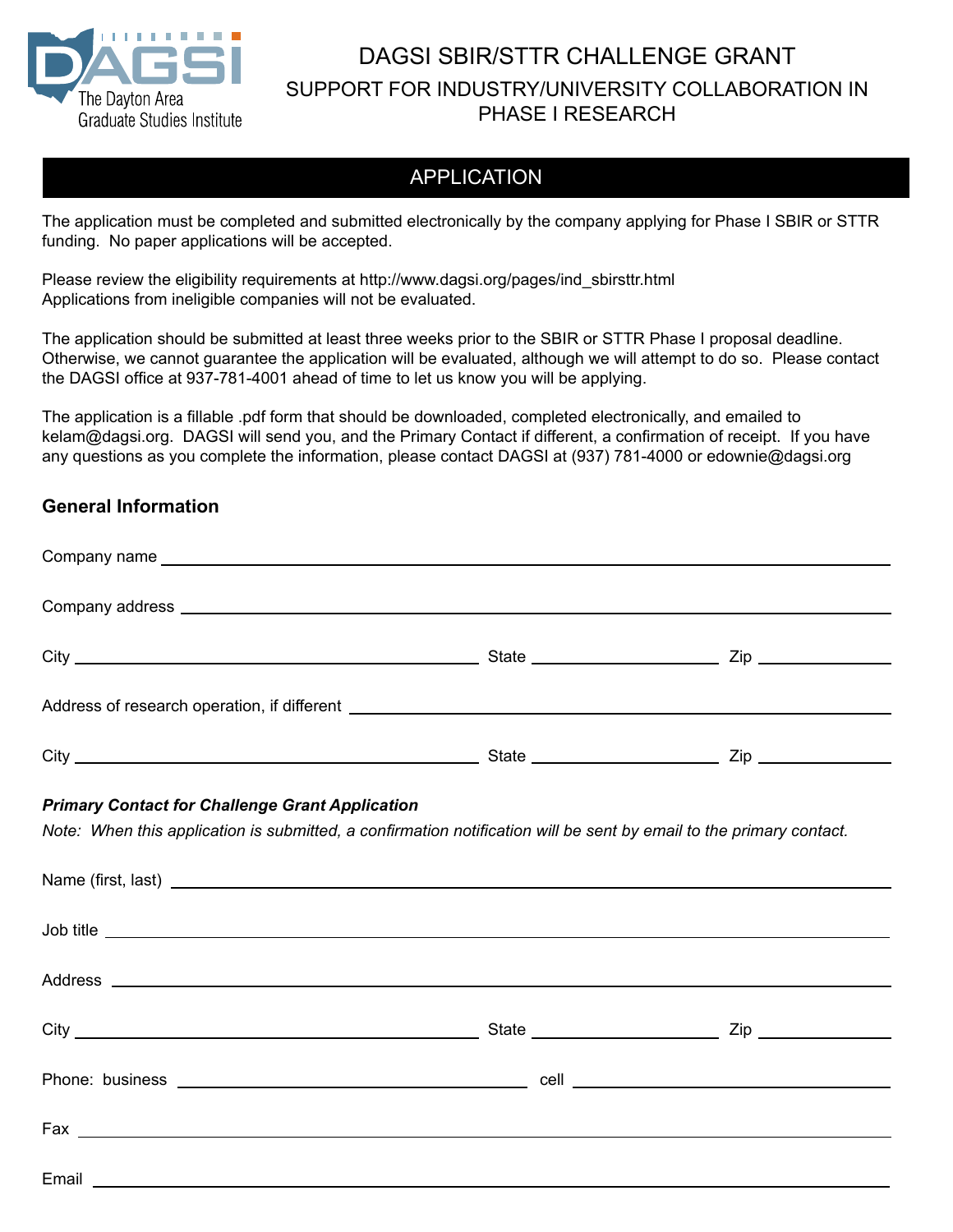# **Information About the SBIR/STTR Proposal**

| Program:<br>$\Box$ SBIR<br>$\Box$ STTR                                                                                                                                                                                               |
|--------------------------------------------------------------------------------------------------------------------------------------------------------------------------------------------------------------------------------------|
|                                                                                                                                                                                                                                      |
|                                                                                                                                                                                                                                      |
|                                                                                                                                                                                                                                      |
| <b>Principal Investigator(s) for the Company</b>                                                                                                                                                                                     |
|                                                                                                                                                                                                                                      |
|                                                                                                                                                                                                                                      |
|                                                                                                                                                                                                                                      |
| <b>Principal Investigator for the University Partner</b><br>Please provide information for the lead researcher.                                                                                                                      |
|                                                                                                                                                                                                                                      |
|                                                                                                                                                                                                                                      |
|                                                                                                                                                                                                                                      |
|                                                                                                                                                                                                                                      |
| Email <b>Executive Contract Contract Contract Contract Contract Contract Contract Contract Contract Contract Contract Contract Contract Contract Contract Contract Contract Contract Contract Contract Contract Contract Contrac</b> |
| <b>Anticipated Start and End Dates</b>                                                                                                                                                                                               |
| Assuming Phase I funding is approved, when would the research begin?                                                                                                                                                                 |
|                                                                                                                                                                                                                                      |
| When would Phase I end?                                                                                                                                                                                                              |
|                                                                                                                                                                                                                                      |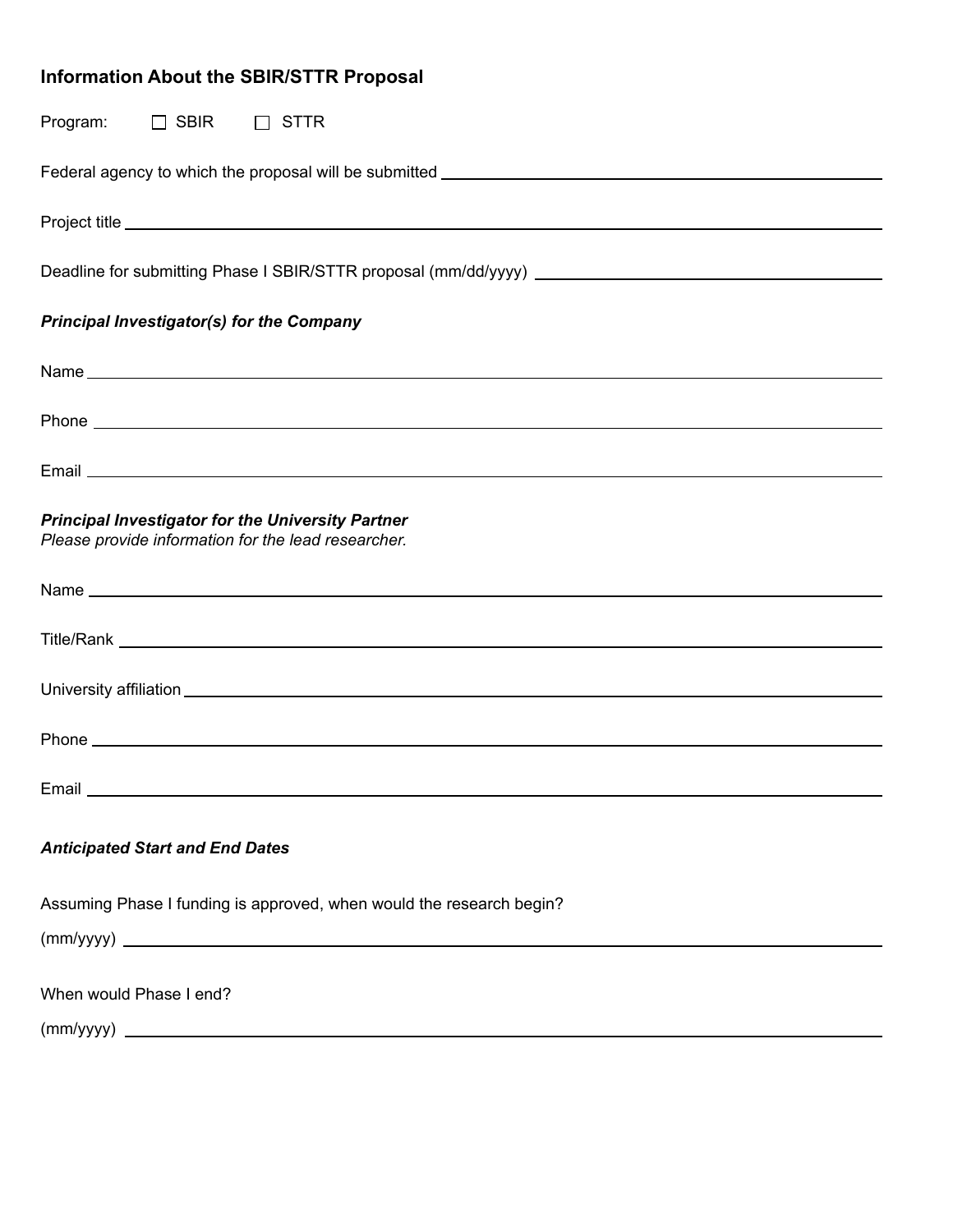### *Proposal Abstract*

(two pages maximum; enter directly or cut and paste)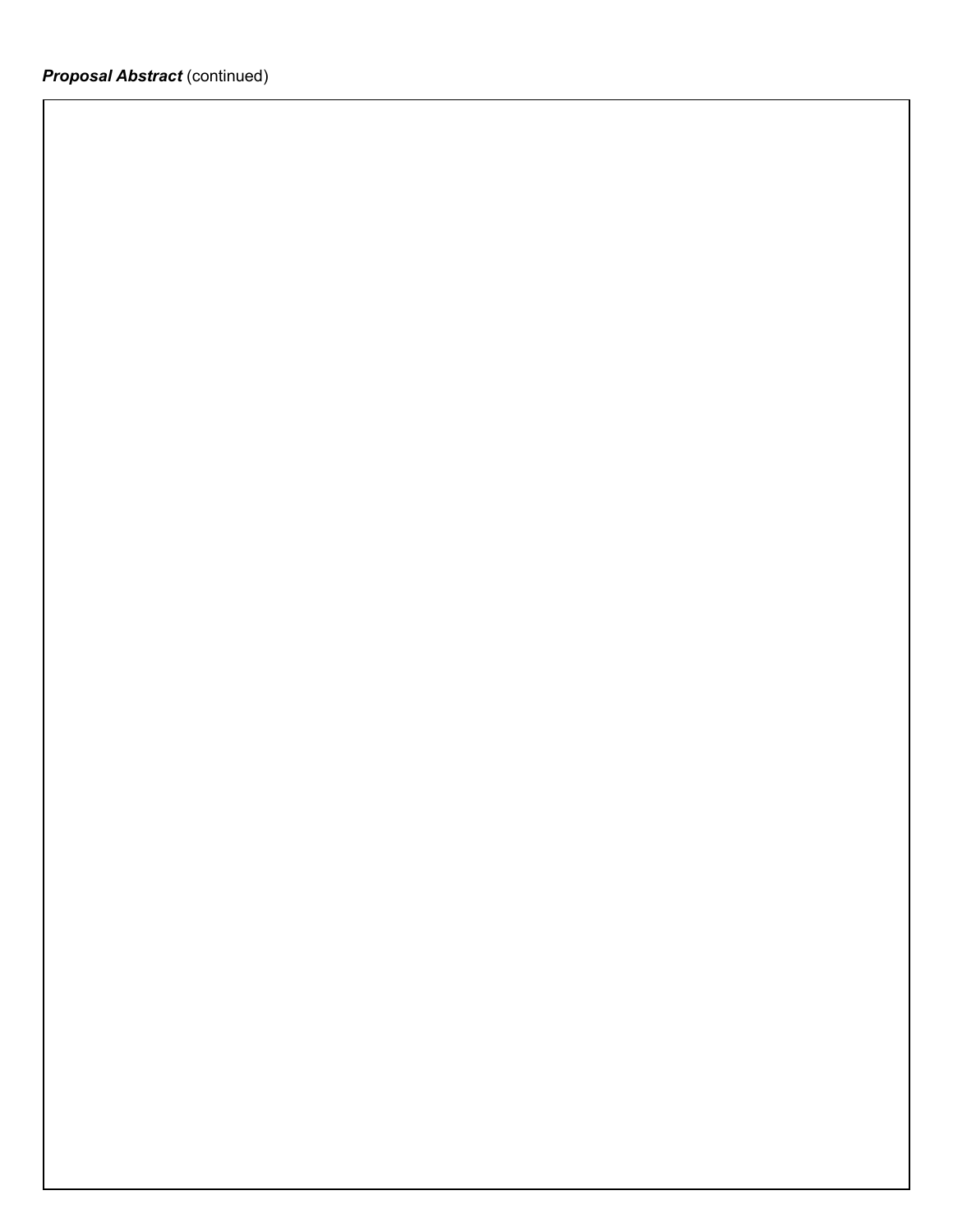### *Technology Focus Area(s)*

In which of the seven target technology focus areas does the proposed research fit (select no more than 2)

- $\Box$  Advanced materials and manufacturing
- □ Aerospace engineering
- $\Box$  Clean and renewable energy
- $\Box$  Biomedical engineering/human sciences
- $\Box$  Information technology; advanced data management
- $\Box$  Instruments, controls, and electronics (including sensors)
- $\Box$  Power and propulsion

Briefly explain the fit.

What is the potential economic impact of the research project to the state of Ohio? Does the company plan to manufacture/produce a product or service in Ohio? Why or why not?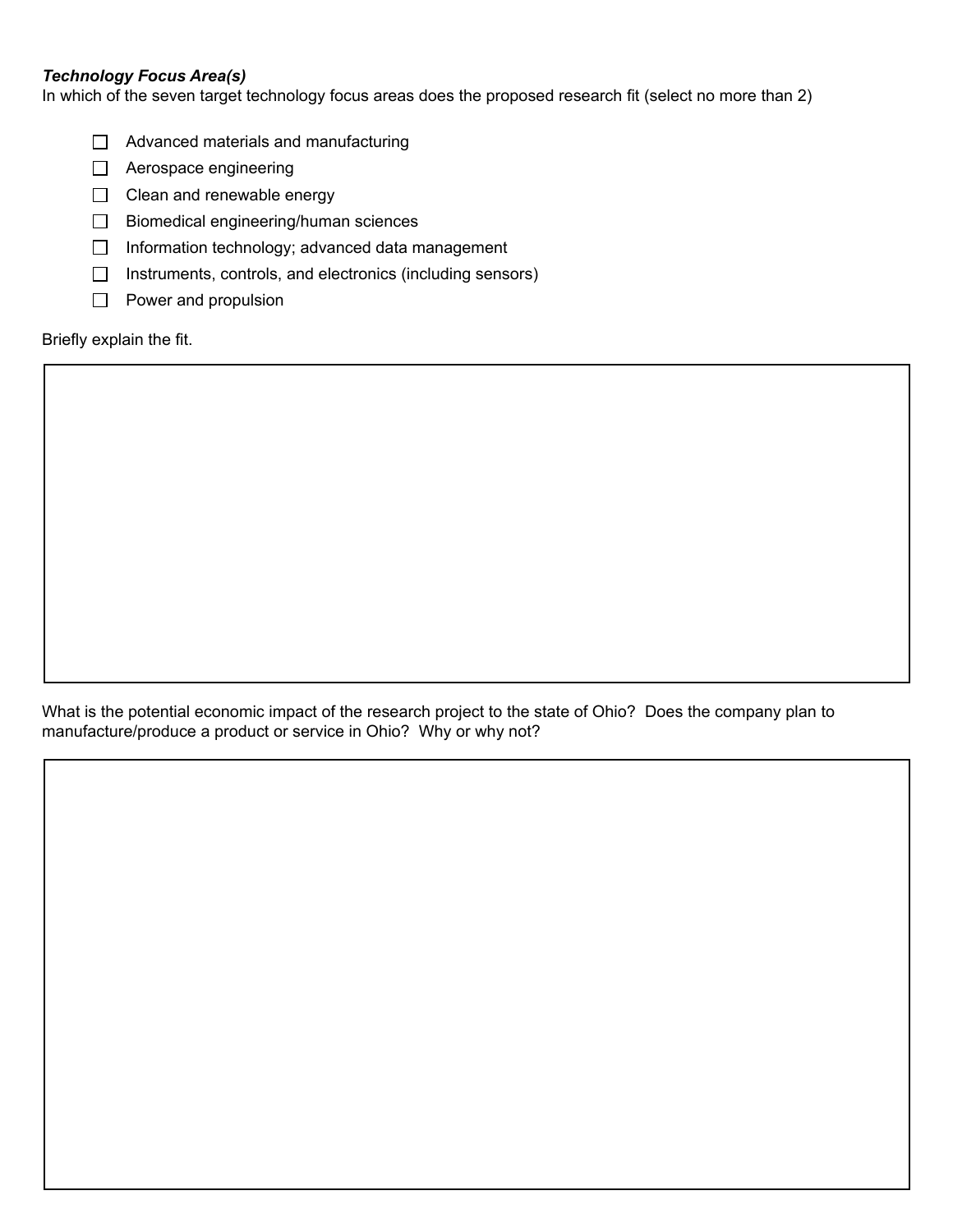### *Budget Allocation To University Partner*

From your proposed Phase I budget, how much is allocated to your university partner (total \$; % of total award \$) \_\_\_\_\_\_\_\_\_\_\_\_\_\_\_\_\_\_\_\_\_\_\_\_\_\_\_\_\_\_\_

Matching funds amount requested from DAGSI (up to \$20,000; must be less than or equal to the Phase I funds allocated to the university partner)

### *University Researchers*

What is their anticipated contribution and value to the project?